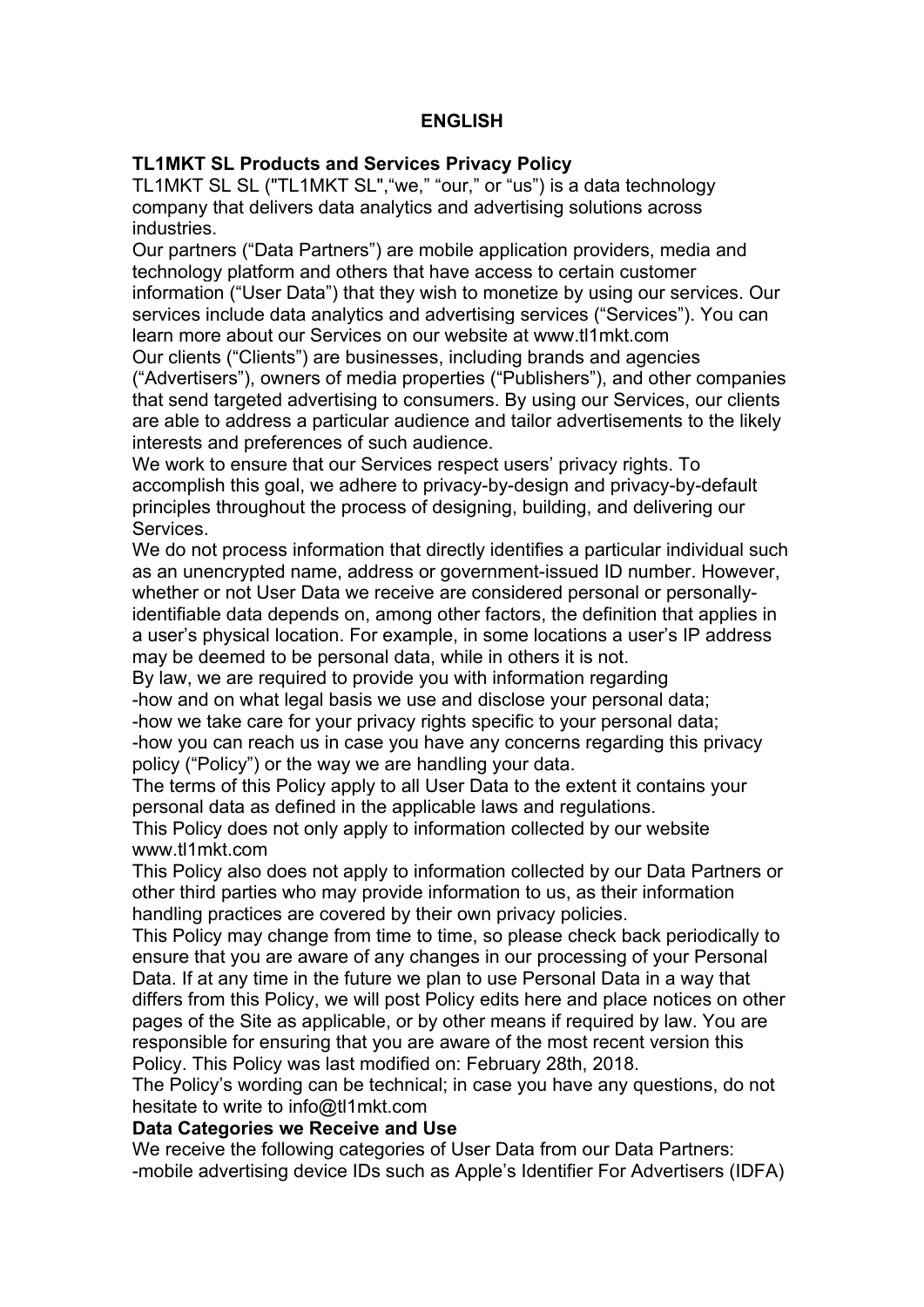and Google Advertising ID ("Advertising ID / Ad ID"); cookies;

-hashed email addresses,

-demographic information like age, gender, city/region ("Demographic Data"); -mobile app usage data about apps installed/accessed on a user's device and app events and browsing data such as browsing URLs ("App Usage and Browsing Data");

-purchase data;

-geolocation data.

Our Data Partners may collect data directly from users (both online and offline) or receive data from third parties.

We request that our Data Partners provide users with all required information about the use of their data and provide an opt in / opt out option according to applicable laws and regulations.

We may also use cookies, pixels and similar technologies to collect users' Advertising IDs or cookies' identifiers ourselves. In the course of providing Services we receive access to IP addresses and Advertising Bid Requests. When we obtain different User Data pertaining to the same device from multiple Data Partners, we aggregate such User Data and store it against the same Advertising ID ("Ad IDs") or cookie. TL1MKT SL also maintains a separate ID inventory, which connects the User Data into a common ID and is an internal pseudonymous identifier.

We enhance User Data to create de-identified data segments and aggregate such segments into segment lists or Ad ID / cookie lists based on our Clients' preferences. We then share such lists with our Clients to enable them to effectively target the relevant users.

We do not interact directly with users or their devices, unless a user sends us a deletion request along with their Ad ID, as described below under "Choice and Control Rights you Have".

Below we describe the User Data categories in more detail.

### **Advertising IDs**

Advertising IDs ("Ad IDs") are user-resettable, unique, anonymized identifiers for advertising. Ad IDs identify a specific device and are implemented both on Apple iOS ("Identifier for Advertising" / "IDFA") and Google Android ("Advertising ID").

We obtain Ad IDs associated with de-identified User Data from our Data Partners. Ad IDs are then used by our Clients to identify advertising requests and to deliver relevant advertisements.

We may also use Ad IDs to establish a relationship between different User Data attributes pertaining to the same user. For example, if we obtain User Data that indicates a certain user is between 25 and 30 years old, and later learn from another Data Partner that the user of the same device is interested in a healthy lifestyle, we combine this information against the same Advertising ID ("Ad IDs") or cookie.

### **Cookies**

An HTTP cookie (also called web cookie, Internet cookie, browser cookie or simply a cookie) is a small piece of data sent from a website and is stored in the user's web browser while the user is browsing.

We set third party cookies on behalf of Publishers who provide space for the display of advertising within websites.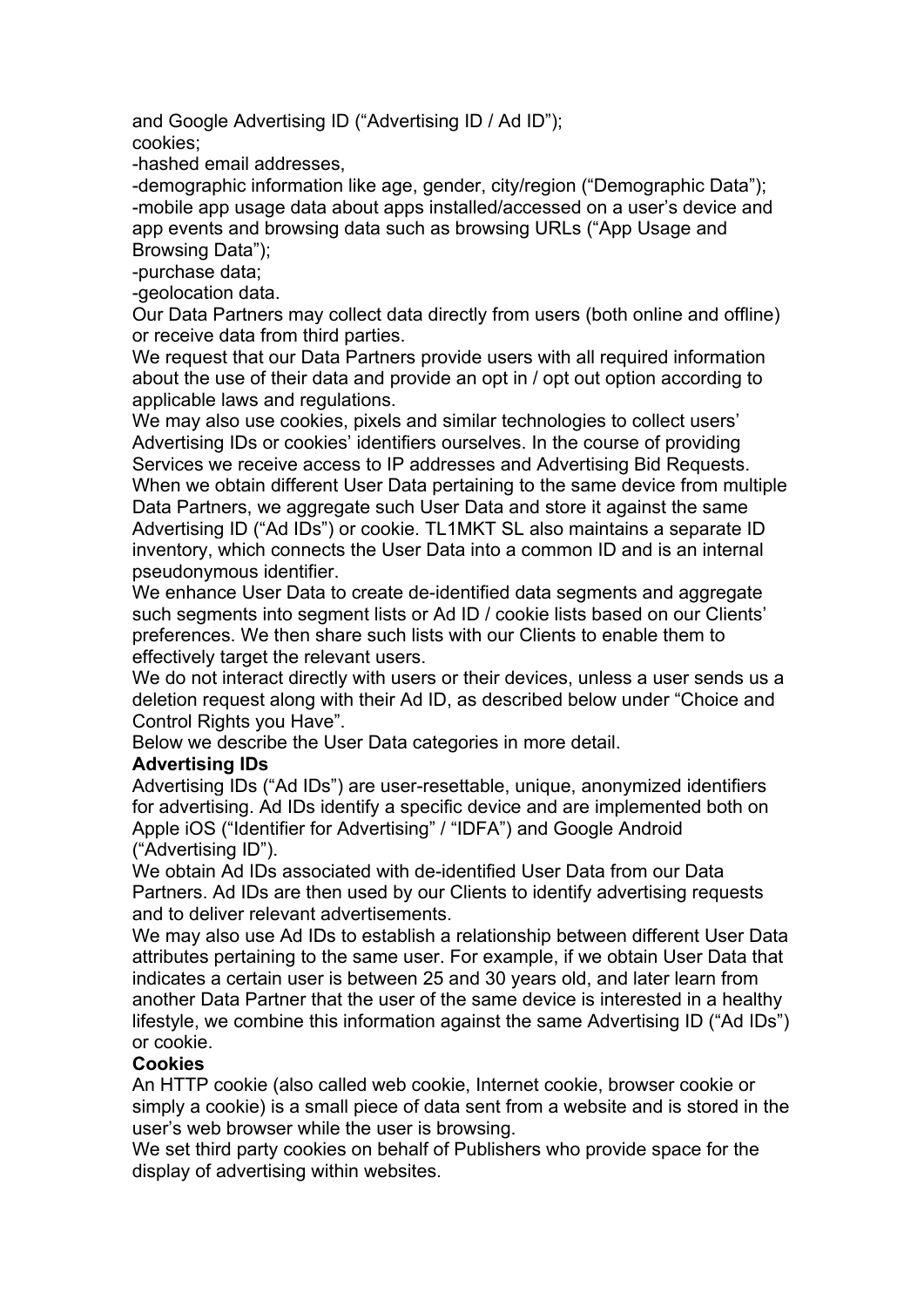We may use cookies to establish a relationship between devices or data pertaining to the same user. If we already have information about a device's user, we may link the information stored in cookies to the device's Ad ID. 5rcc We use this information to facilitate the delivery of our Clients' targeted Ads. Hashed Email Addresses

Some Data Partners or Clients may provide their offline data such as email addresses and phone numbers. We require that such data are hashed using secure hashing algorithms prior to sharing with TL1MKT SL.

We use hashed emails or phone numbers to establish a relationship between offline and online user profiles pertaining to a certain user. For example, our Client would like to run an advertising campaign on mobile devices targeting users whose email addresses and / or phone numbers the Client already has. However, without respective Ad IDs the Client cannot target the desired audience. By comparing hashed email addresses and phone numbers provided by the Client with the User Data we have from our Data Partners, we can match hashed email addresses or phone numbers to Ad IDs corresponding to the same user. As a result, we have a list of Ad IDs corresponding to the list of users the Client would like to target.

### **Demographic Data**

We may obtain demographic User Data from our Data Partners, such as: -user demographics (e.g., age or age range and gender);

-general geographic area of the billing address and zip code;

-predicted or actual income tier;

-other demographic information that was received or collected by our Data Partners.

TL1MKT SL uses this information to create demographic segments about users, for example users who are "males, 20 to 34, living in Barcelona." We connect segments with Ad IDs and cooki id's so that our Clients can reach their target audiences on mobile devices and web browsers.

### **App Usage and Browsing Data**

We may obtain App Usage and Browsing Data from our Data Partners, such as: -apps installed/accessed on a user's device;

-app events such as purchases or sign-ups;

-browsing data such as Uniform Resource Locators ("URL"s).

URLs are web addresses, a specific character string that constitutes a reference to a resource. Most web browsers display the URL of a web page above the page in an address bar.

We transform App Usage and Browsing Data into aggregated segments based on interests or purchase intent (such as Sports Enthusiast, Health & Fitness Buffs) which are of interest for our Clients.

### **Purchase Data**

We may obtain purchase data from our Data Partners, such as:

-items you have bought in stores;

-items you have bought online;

-items you have put in a shopping basket online.

Geolocation Data

We may receive data from Data Partners about the physical location of a specific device, including latitude-longitude coordinates obtained through GPS tools, Wi-Fi or cell tower triangulation techniques.

The location data we receive from Data Partners may be generalized, non-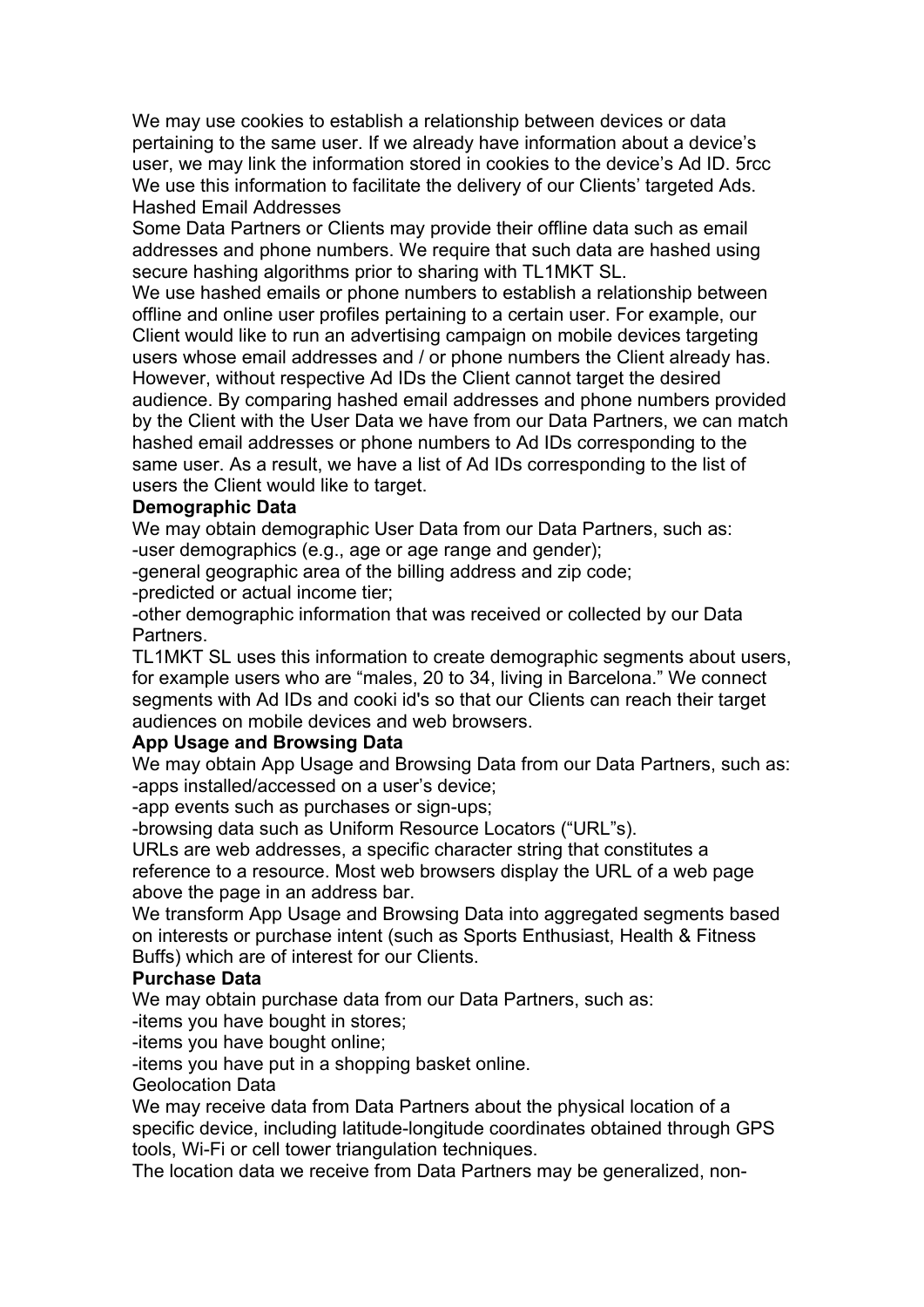precise location data, or we may render the location data non-precise, in order to provide generalized location data to our Clients. Our Clients may use inferences from this information to send localized Ads or targeted Ads.

### **Advertising Bid Requests and IP Addresses**

In real-time bidding ("RTB"), Publishers send advertising bid requests ("Bid Requests") in real-time to Advertisers, indicating that they have an open advertising space ("Impression") to sell. The Impression is auctioned among interested Advertisers and sold to the highest bidder.

Bid Requests from mobile apps usually contain an Ad ID alongside information such as the IP address, type of the Impression (banner, audio, video), format, app, publisher, device, etc. We collect and use the Bid Request and Ad ID in order to participate in the RTB process on behalf of our Clients.

We render IP-addresses we receive as part of the Bid Requests imprecise to prevent the identification of a user. Our Clients may then use de-identified IP addresses to localize Ads.

### **Legal Basis for Processing Personal Data**

Our Services enable our Clients to tailor advertising you see on your mobile device to your interests and preferences. As a result, the number of ads that are not relevant or of interest to you will be reduced. To achieve this goal, we need to process your personal data.

The legitimate interest of facilitating targeted online marketing is our basis for the processing of your data.

Our Data Partners or other third parties who provide User Data to us may use another basis; such as consent to process your personal data and share it with us according their respective privacy policies.

Any processing of your personal data by TL1MKT SL is subject to your rights of choice and control as explained below.

### **With Whom Do We Share User Data**

We share User Data with the following categories of Clients:

-brands and agencies ("Advertisers");

owners of media properties ("Publishers") and -other companies that send targeted advertising to mobile consumers;

-third party data platforms such as Demand Side Platforms (DSPs), Data Management Platforms (DMPs), advertising marketplaces, ad networks etc. ("Data Platform").

We only share hashed email addresses and hashed phone numbers with Advertisers that wish to match their offline users data to Ad IDs or Cookies to be able to target their customers on mobile devices. Data is not shared on a device specific level, but shared as a list.

Furthermore, we may share your User Data with third party vendors that help us extract valuable insights from raw User Data. For example, if TL1MKT SL receives raw app ID like 123456, this information in itself is not useful.

Therefore, we use a third party engine to convert the numerical ID to the actual app name (e.g. "Gardening Advice App") which can be used for the purposes of targeted advertising. Similar engines are used for making sense out of Browsing Data. In all of these processes, only the App Usage and Browsing Data are sent to external vendors who send us back the processed output. No identifiers such as Ad IDs, cookies, hashed email addresses or phone numbers are shared with third party vendors.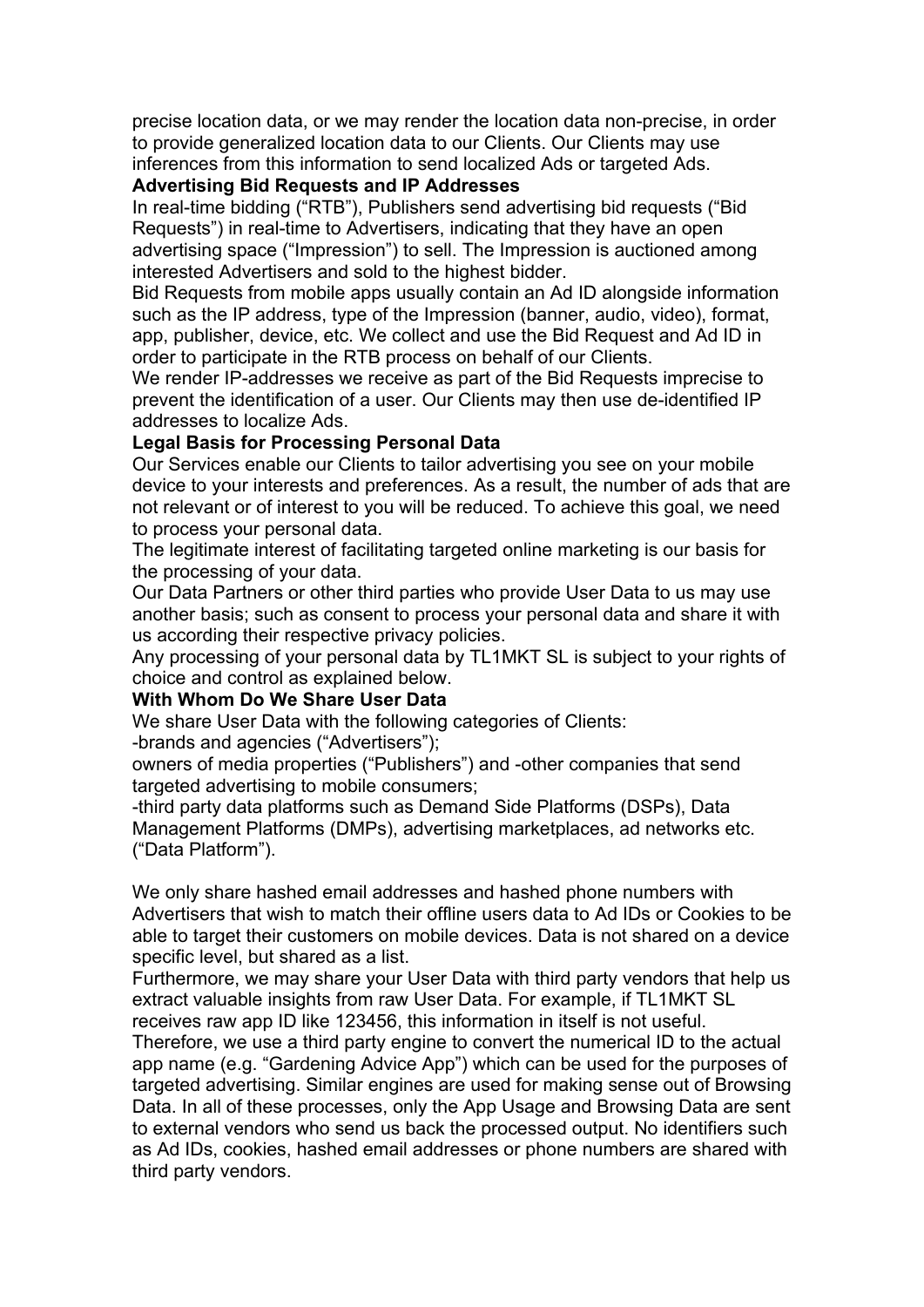We store User Data in data centers provided by third parties.

We also share your User Data information with our affiliates in Spain that provide technical support and help TL1MKT SL operationally perform the services.

We will also disclose your User Data in response to valid legal processes, for example, in response to a court order, a subpoena or other legal request for information, and/or to comply with applicable legal and regulatory reporting requirements. We also may disclose your information where we believe it is necessary to investigate, prevent, or take action regarding illegal activities, suspected fraud, situations involving potential threats to the physical safety of any person, or to verify or enforce compliance with the policies governing our products and/or services and with applicable laws, or as otherwise required or permitted by law or consistent with legal requirements. We are required to disclose Personal Information in response to lawful requests by public authorities, including to meet national security or law enforcement requirements. In addition, we may transfer your information to an entity or individual that acquires, buys, or merges with us, or our affiliates. In these cases, we will require the acquiring company to carry on the material terms of this Policy, including the requests for account deletion.

### **When we Transfer User Data Internationally**

When we share User Data with the recipients described above, such sharing may constitute a transfer outside of your home location. By law, we are required to ensure that the level of protection guaranteed for your personal data by the European laws is not undermined by such transfer. Some recipients of data may be participants of programs like the Privacy Shield which enables them to ensure the appropriate level of protection. In other cases we enter the EU Standard Contractual Clauses with respective User Data recipients.

#### **How We Protect Personal Data**

We take appropriate technical and organizational safeguards to protect any personal data we receive from theft, loss, and unauthorized access. We follow generally accepted standards to protect personal User Data throughout the entire use cycle starting from the initial transfer until deletion.

However, no method of transmission over the Internet, or method of electronic storage, is 100% secure.

#### **Choice and Control Rights you Have**

Your personal data belongs to you. You have the right to erase any User Data that we may have in our systems or restrict its processing. The options to exercise these rights are described below.

-You may opt-out from the processing of your personal data directly with the mobile operator or another Data Partner (please refer to their respective privacy policy).

-You may opt-out from targeted advertising by selecting the "Limit Ad Tracking" on iOS or " "Opt-out of interest-based ads"" on Google Android. In this case, we will keep your User Data until you request us to delete it, but we will not use it for targeted advertising purposes, and activity on your mobile device will be effectively invisible to us. You may reset the Ad ID by selecting the option "Reset Advertising Identifier" on Apple iOS or "Reset Advertising ID" on Google Android. This will delete your current Ad ID from your device and replace it with a new Ad ID. As a result, we will not receive any Bid Requests containing the old Ad ID anymore. After a certain amount of time we will delete the old Ad IDs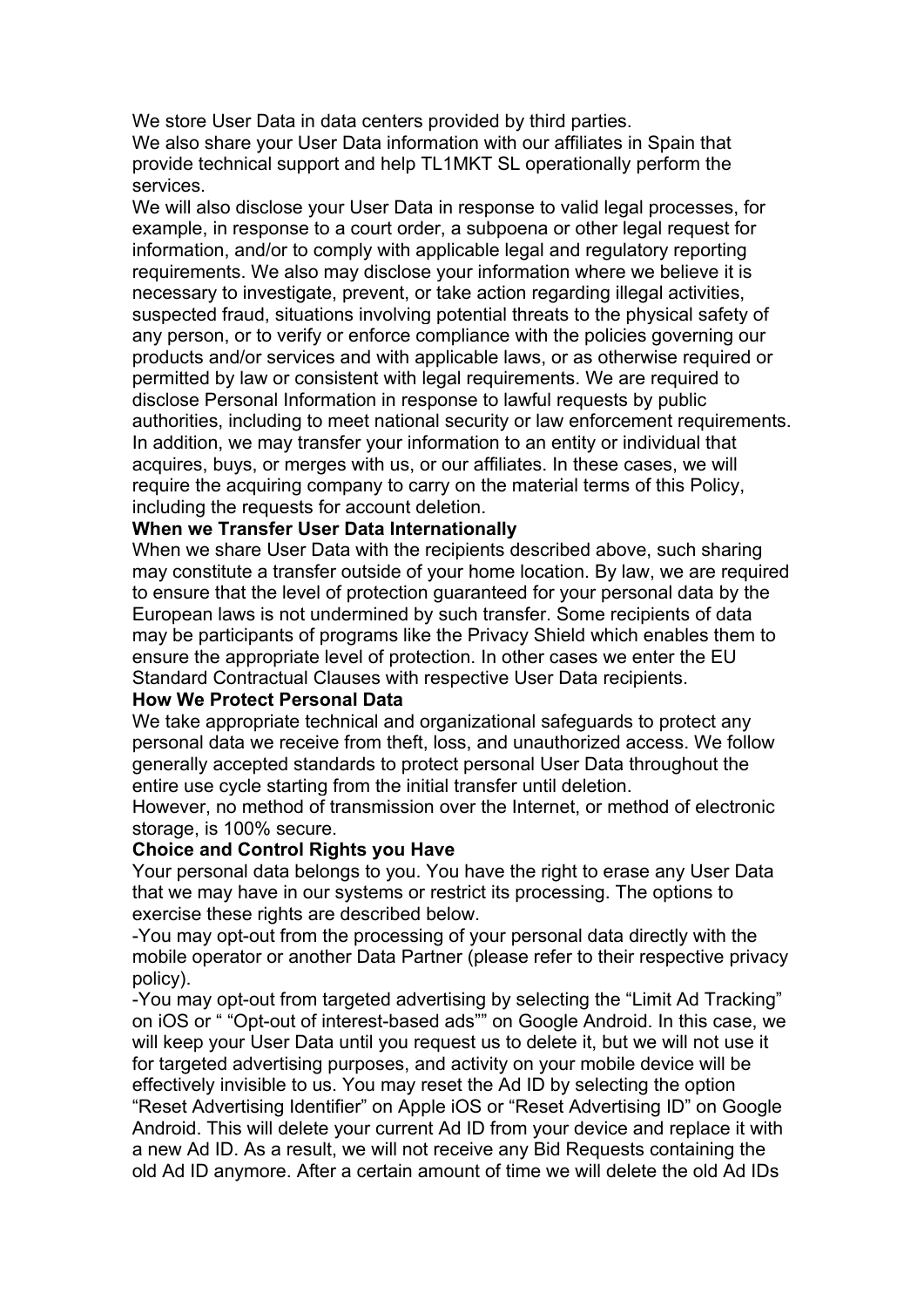and related User Data. However, we may receive access to your new Ad ID and match it with other User Data we might receive from our Data Partners over time.

-You may opt out by clearing or blocking our cookies in the settings of your mobile browser. In this case, we will keep your data, but we will not be able to use it to target your device when you are browsing mobile websites. However, regardless of the deletion of cookies, your device can still be targeted when you are using apps on the basis of your Ad ID.

-Users may delete data associated with their Ad ID by submitting their Ad ID to our Privacy Team data@tl1mkt.com. We will delete all User Data associated with the submitted Ad ID. This will delete all related data and prevent any future collection and use of data associated with the Ad ID. If we did not have your Ad ID, but had some other data such as cookies, hashed email addresses or hashed phone numbers, we will keep this data unless our Data Partner informs us that these have to be deleted.

-You can check the privacy policy and optout options of the partners we work with at the following urls:

By using our service, you agree to the collection and transfer of information by "TL1" as data controller as defined in the GDPR. Your information will be provided to this list of vendors which processes your data under the instructions of the data controller. For more information about this list of vendors and their privacy statement please visit:

Experian : https://www.experian.es/politica-de-privacidad eXelate: http://exelate.com/privacy/opt-in-opt-out/ Oracle: **https://www.oracle.com/legal/privacy/marketing-cloud-data-cloudprivacy-policy.html** Eyeota: https://www.eyeota.com/privacy-policy/ Foursquare: https://es.foursquare.com/privacy Adform: https://site.adform.com/privacy-policy-opt-out Lotame: https://www.lotame.com/about-lotame/privacy/opt-out/ Adsquare: https://www.adsquare.com/cookie-policy/?wpca\_bypass\_consent=1 Thebridgecorp: https://www.thebridgecorp.com/privacy/ Factual: https://www.factual.com/privacy/ Google: https://www.google.com/doubleclick/dataplatform/policies.html Trade Desk: https://www.thetradedesk.com/general/privacy Adobe: https://www.adobe.com/privacy.html Mediamath: https://www.mediamath.com/privacy-policy/ Amazon: https://www.amazon.es/gp/help/customer/display.html/?ie=UTF8&nodeId=2005 45460&ref=a20m\_es\_fnav\_prvcy AT&T: https://about.att.com/csr/home/privacy.html Appnexus: https://www.appnexus.com/fr/corporate-privacy-policy Xandr: https://www.xandr.com/privacy/ Loopme: https://loopme.com/privacy-policy/ Super8ad:https://www.super8ad.us/privacy.html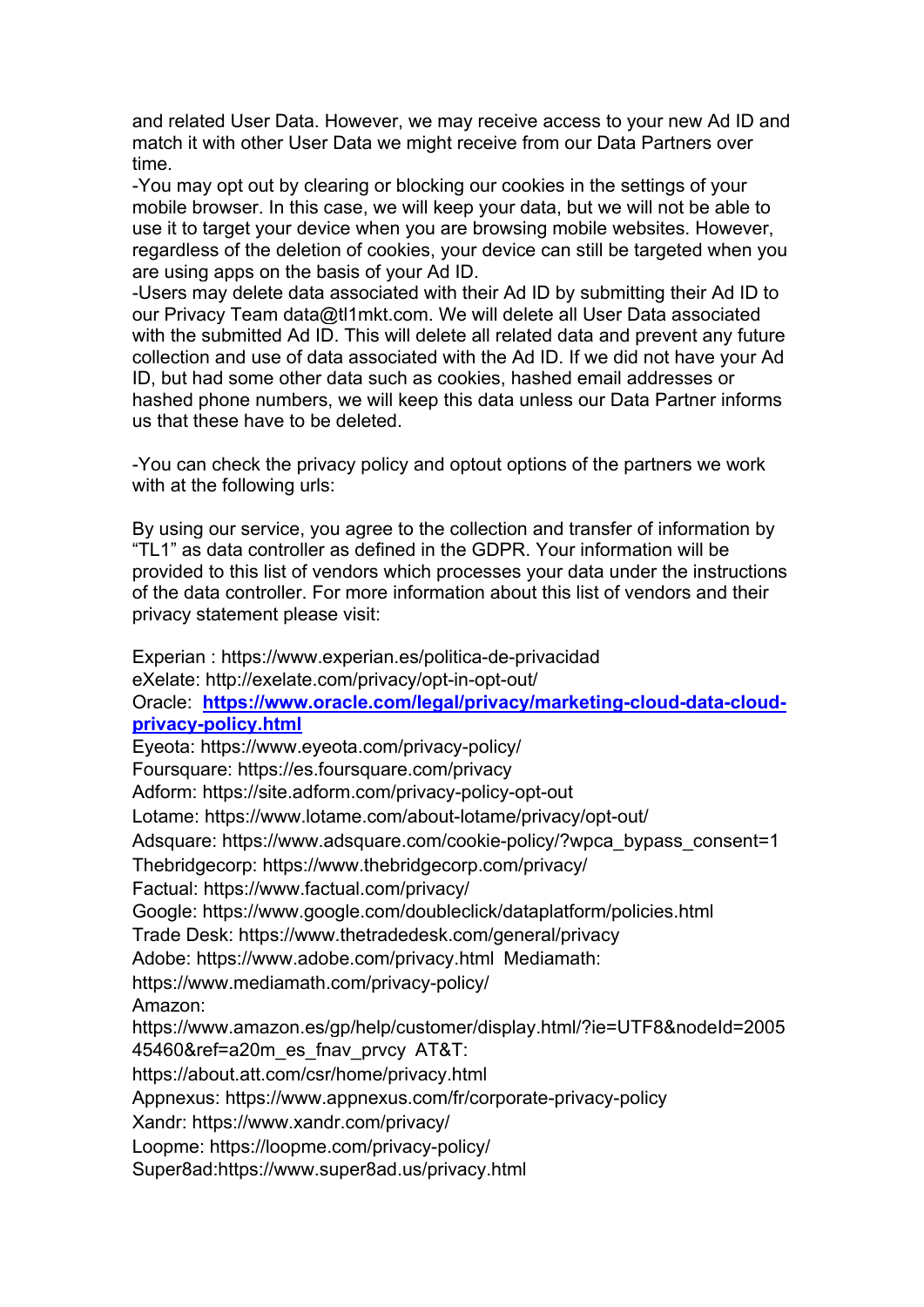MediaIQ: http://www.wearemiq.com/privacy-policy/ S4M: https://www.s4m.io/privacy-policy/ Amobee: https://www.amobee.com/trust/gdpr/ Zeotap: https://zeotap.com/product-privacy-policy/ Motrixi: https://www.motrixi.com/index.php/privacy-policy-2

.Please note that using the above options does not mean you will block advertising but it means that the ads you receive will not be personalized for you.

# **Your other Rights**

Apart from the rights to require the deletion of your data or restriction of processing, you have the right to access your personal User Data, to request rectification of your personal User Data, to lodge a complaint with a supervisory data protection authority and the right to data portability. In order to enforce one of these other rights, please submit your request together with your Ad ID to our Privacy Team data@tl1mkt.com

### **Information Retention**

We retain data until the occurrence of the following events:

-expiration of the retention period according to the TL1MKT SL retention policy; -request from a Data Partner to delete certain User Data; or

-the user submits his Ad ID to us for deletion of associated data.

### **Children's Privacy**

We do not knowingly collect, use, or share:

-Data about users under the age of thirteen (13); and

-Data about past or current activity on applications directed at children under the age of thirteen (13).

Your browser may offer you a "Do Not Track" option, which allows you to signal to operators of websites and web applications and services (including behavioral advertising services) that you do not wish such operators to track certain online activities, over time and across different websites. We do not honor "Do Not Track" signals.

### **Contact**

If you have any questions or suggestions about this Policy and our privacy practices, please contact us at: **data@tl1mkt.com**

The Linea1 mkt S.l. Calle Secretario carretero 7 local 12 14004 Córdoba Spain

### **TL1MKT SL.net Privacy Policy**

TL1MKT SL ("TL1MKT SL," "we," "our," or "us") is a data technology company that delivers innovative, device-centric, and privacy-led data analytics and advertising solutions across industries. TL1MKT SL is committed to protecting the privacy of visitors to our website www.tl1mkt.com(the "Site").

This Privacy Policy covers how we collect, use, retain, disclose and transfer your information that may be collected on the Site. You may submit information via our contact forms. Some information may also be gathered as you navigate the Site. Whether or not the information we receive is considered personal or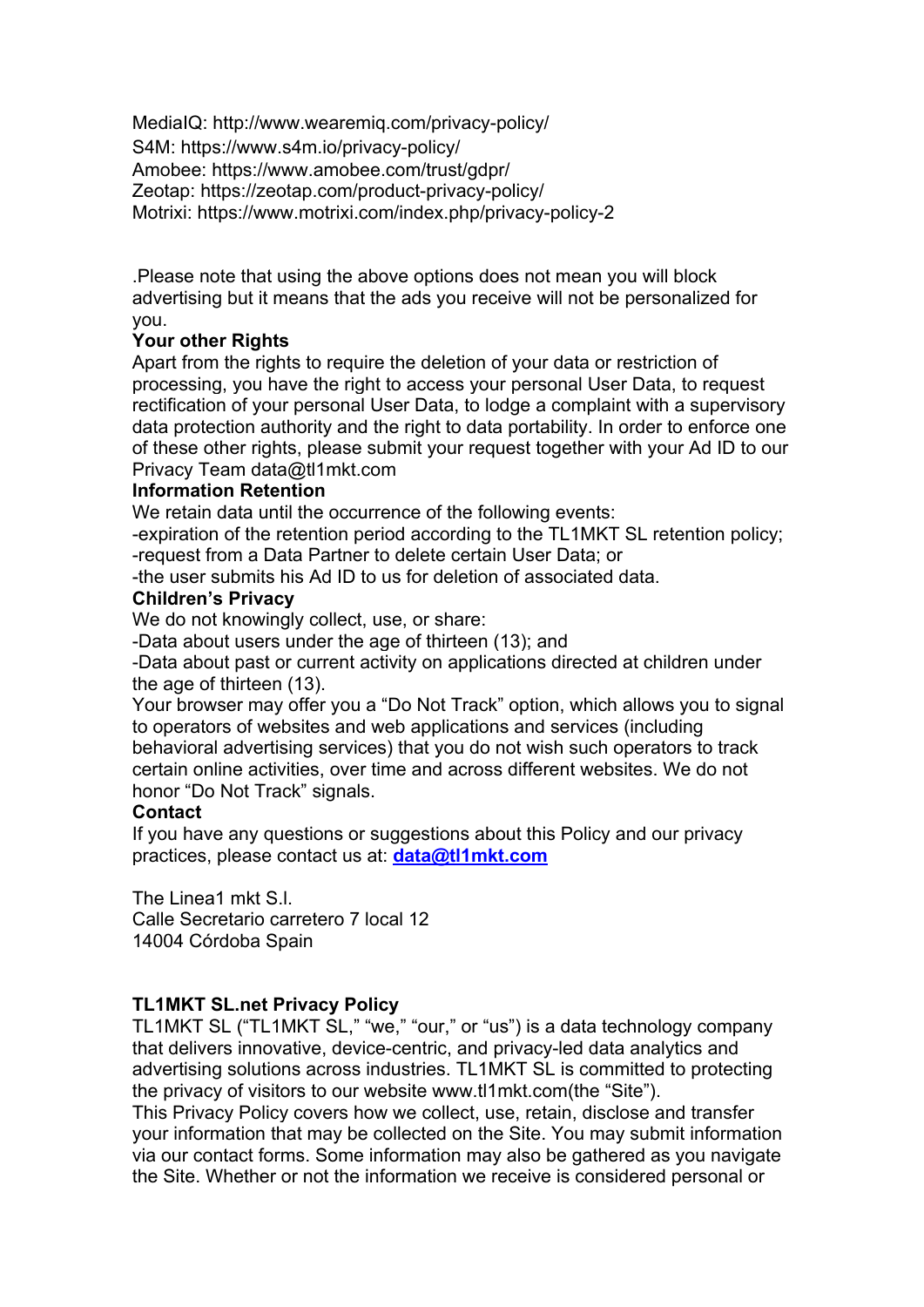personally identifiable information ("Personal Information") depends among other factors on the definition that applies in your physical location. For example, in some locations your IP address may be deemed to be personal data, while in other it is not.

By law, we are required to provide you with information regarding how and on what legal basis we use and disclose your personal data, your privacy rights specific to your personal data, and how you can reach us in case you have any concerns regarding this Policy or the way we are handling your data.

This Policy may change from time to time, so please check back periodically to ensure that you are aware of any changes in our processing of your Personal Information. If at any time in the future we plan to use Personal Information in a way that differs from this Policy, we will post those changes here, or by other means if required by law. You are responsible for ensuring that you are aware of the most recent version this Policy. This Policy was last modified on: February 28th, 2018.

### **How you can Contact us**

TL1MKT SL is the data controller of Personal Information collected via this Site in the sense of European privacy laws and CCPA. You can find our contact details in the Imprint section linked at the bottom of the website.

If you have any questions or comments, or if you would like to exercise your rights as described below, or if you have a concern about the way in which we have handled any privacy matter, you may contact us at: data@tl1mkt.com

### **Why we Collect and Use your Information**

When you write us an email, submit your personal details via our contact form or as part of a job application, you consent to the collection, use and retention of your Personal Information as explained in the Policy.

Personal Information you submit to us includes:

-name;

-email address;

-contact details;

-company you work for;

-you concern;

-Personal Information in the documents that you send or submit to us.

Besides that, we also collect and use certain Personal Information for our legitimate business purposes such as visitor statistics, improvement of this Site, and advertising of our services.

Personal Information we collect without asking for your consent in advance may include:

IP address;

URL addresses of this Site;

date you visited this Site.

It is always your choice whether or not to provide us with Personal Information. If you choose not to provide the requested information you may not be able to access certain features on our Site. You may access, change, modify or delete your information at any time as described below.

#### **Personal Information you provide**

While visiting our Site, you may provide us your Personal Information.

If you contact us through our contact form, we collect your name, your company and email address so we can respond to you.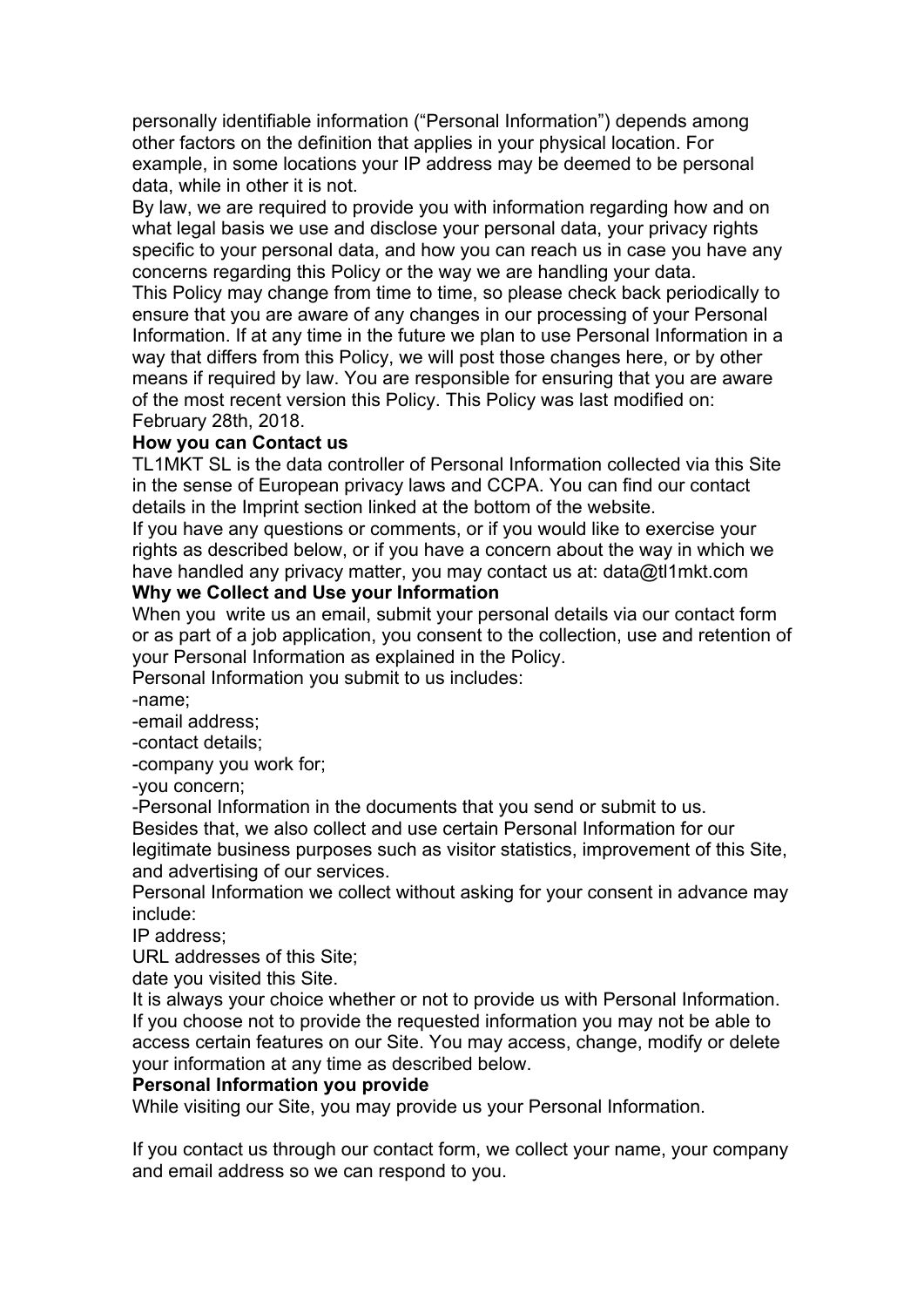We retain this information as long as necessary for our above mentioned business purposes.

### **Cookies and Other Tracking Technologies**

When you visit the Site, we use "cookies." A cookie is a small text file that a website saves on your computer or mobile device when you visit the site. It allows the website to remember your activities and preferences (such as login, language, font size and other display preferences). Cookies do not typically contain any information that personally identifies a user but, Personal Information that we may store about you, may be linked to the information stored in and obtained from cookies.

Cookies may be either "persistent" cookies or "session" cookies: a persistent cookie will be stored by a web browser and will remain valid until it reaches its expiry date, or it is deleted by the user before the expiry date; a session cookie, instead, will expire at the end of the user session, when the web browser is closed.

You can control and/or delete cookies as you wish – for details, see aboutcookies.org. You can delete all cookies that are already on your computer and you can set most browsers to prevent them from being placed. If you do this, however, you may have to manually adjust some preferences every time you visit a site and some services and functionalities may not work.

If you disable your web browser's ability to accept cookies, you will be able to browse the Site, but will not be able to access or take advantage of all the features and services on the Site.

# **How we Share Personal Information**

We disclose your Personal Information to third parties for direct marketing purposes.

We may disclose your Personal Information in the following cases:

### **Service providers**

We may disclose your Personal Information to third party vendors who help us operate the Site. These third parties are obligated to comply with applicable data protection laws and applicable regulations.

### **Disclosure required by law**

We will disclose your information in response to valid legal process, for example, in response to a court order, a subpoena or other legal request for information, and/or to comply with applicable legal and regulatory reporting requirements. We also may disclose your information where we believe it is necessary to investigate, prevent, or take action regarding illegal activities, suspected fraud, situations involving potential threats to the physical safety of any person, or to verify or enforce compliance with the policies governing our products and/or services and with applicable laws, or as otherwise required or permitted by law or consistent with legal requirements. We are required to disclose Personal Information in response to lawful requests by public authorities, including to meet national security or law enforcement requirements. **Business transitions**

In addition, we may transfer your information to an entity or individual that acquires, buys, or merges with us, or our affiliates. In these cases, we will require the acquiring company to carry on the material terms of this privacy statement, including the requests for account deletion.

### **Protection of your Information**